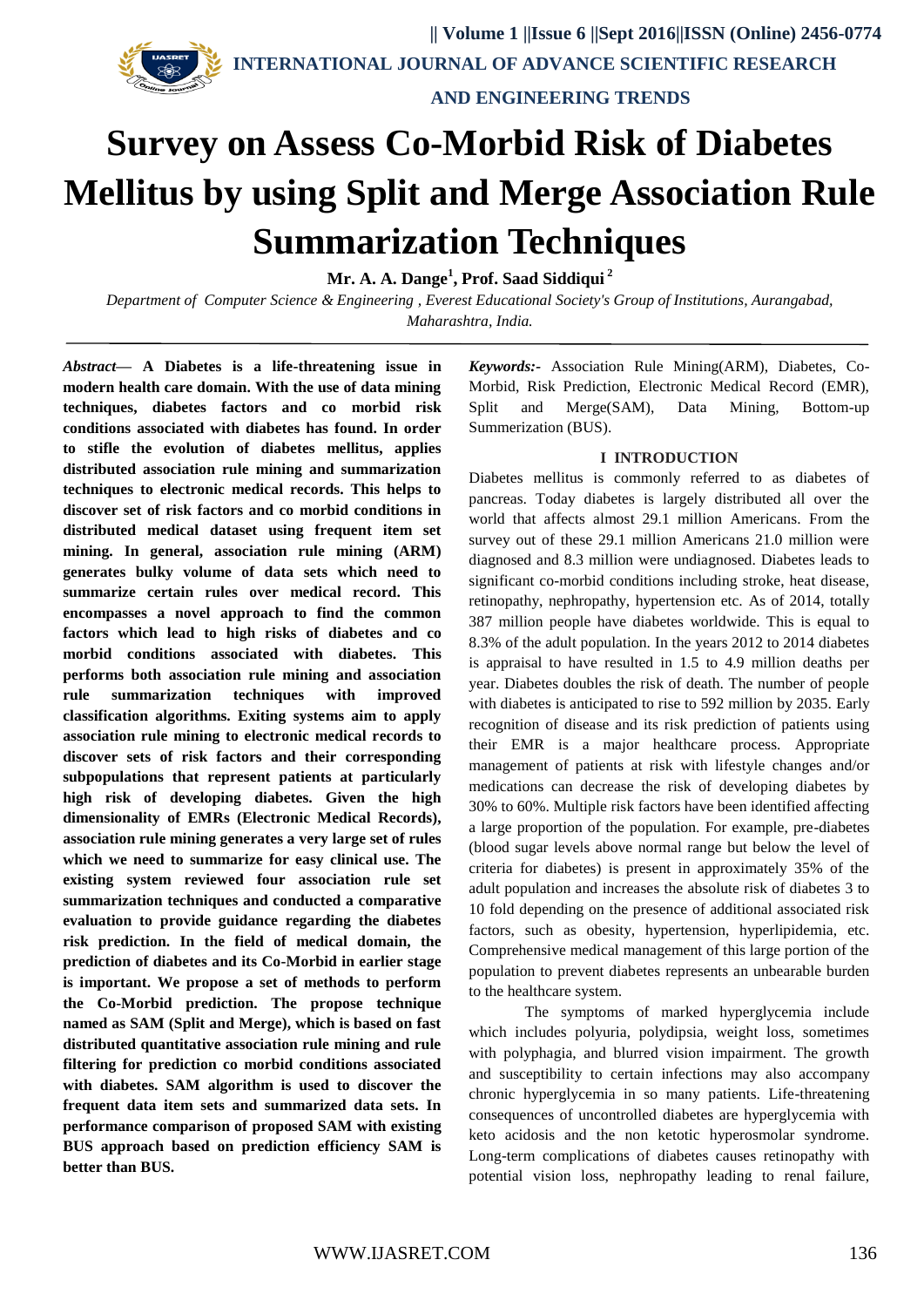

peripheral neuropathy with foot ulcers, amputations, Charcot joints, and autonomic neuropathy causing gastrointestinal, genitourinary, and cardiovascular symptoms and sexual dysfunction. Patients with diabetes have an increased incidence of atherosclerotic cardiovascular, peripheral arterial and cerebrovascular disease. Hypertension and abnormalities of lipoprotein metabolism are often found in people with diabetes. The vast majority of cases of diabetes fall into two broad etiopathogenetic categories. In one category, type 1 diabetes, the cause is an absolute deficiency of insulin secretion. Individuals at increased risk of developing this type of diabetes can often be identified by serological evidence of an autoimmune pathologic process. In the other, much more prevalent category, type 2diabetes, the cause is a combination of resistance to insulin action and an inadequate compensatory insulin secretary response. In the latter category, a degree of hyperglycemia sufficient to cause pathologic and functional changes in various target tissues, but without clinical symptoms, may be present for a long period of time before diabetes is detected. During this asymptomatic period, it is possible to demonstrate an abnormality in carbohydrate metabolism by measurement of plasma glucose in the fasting state or after a challenge with an oral glucose load.

# **II CLASSIFICATION OF DIABETES MELLITUS AND OTHER CATEGORIES OF GLUCOSE REGULATION**

Assigning a type of diabetes to an individual often depends on the circumstances present at the time of diagnosis, and many diabetic individuals do not easily fit into a single class. For example, a person with gestational diabetes mellitus may continue to be hyperglycemic after delivery and may be determined to have, in fact, type 2diabetes. Alternatively, a person who acquires diabetes because of large doses of exogenous steroids may become normoglycemic once the gluco corticoids are discontinued, but then may develop diabetes many years later after recurrent episodes of pancreatitis. Another example would be a person treated with thyroids who develops diabetes years later. Because thiazides in themselves seldom cause severe hyperglycemias, such individuals probably have type 2 diabetes that is exacerbated by the drug. Thus, for the clinician and patient, it is less important to label the particular type of diabetes than it is to understand the pathogenesis of the hyperglycemia and to treat it effectively.

#### *A Abnormality Detection*

In data mining, abnormality detection is the search for data items in a dataset which do not conform to an expected pattern. The patterns thus detected are called anomalies and often translate to critical and actionable information in several application domains. Anomalies are also referred to as outliers. A good definition of an abnormality is as follows "an abnormality is an observation that deviates so much

from other observations as to arouse suspicions that it was caused by a different mechanism". Distance-based measures have been used in algorithms to delineate outliers or abnormal records from normal records.

Abnormality detection is the process of identifying abnormal pattern from set of objects. Abnormality detection aims to identify a small group of instances which deviate remarkably from the existing data. A well-known definition of "abnormality" is given "an observation which deviates so much from other observations as to arouse suspicions that it was generated by a different mechanism".

- Abnormality detection refers to the problem of finding patterns in data that do not conform to expected normal behavior.
- These anomalous patterns are often referred to as outliers, anomalies, discordant observations, exceptions, faults, defects, aberrations, noise, errors, damage, surprise, novelty, peculiarities or contaminants in different application domains.



gure 1: Abnormality Detection

Exiting systems aim to apply association rule mining to electronic medical records to discover sets of risk factors and their corresponding subpopulations that represent patients at particularly high risk of developing diabetes. Given the high dimensionality of EMRs (Electronic Medical Records), association rule mining generates a very large set of rules which we need to summarize for easy clinical use. The existing system reviewed four association rule set summarization techniques and conducted a comparative evaluation to provide guidance regarding the diabetes risk prediction. The Disadvantages include:

- Less accuracy
- Need more training data
- Processing overhead
- Only predicts the diabetes risk failed to perform the comorbid conditions and its risk.

# **III LITERATURE SURVEY**

Data mining has been actively involved in the intelligent medical system which is stated in papers [3][8][9]. The associations of disorders and the real causes of the disorders and the effects of symptoms that are impulsively seen in patients can be evaluated by the users via data mining techniques. In the application of health domain, Bulky databases can be applied as the input data to the system to find the association between attributes. The effects of associations have not been evaluated adequately in the literature. This have been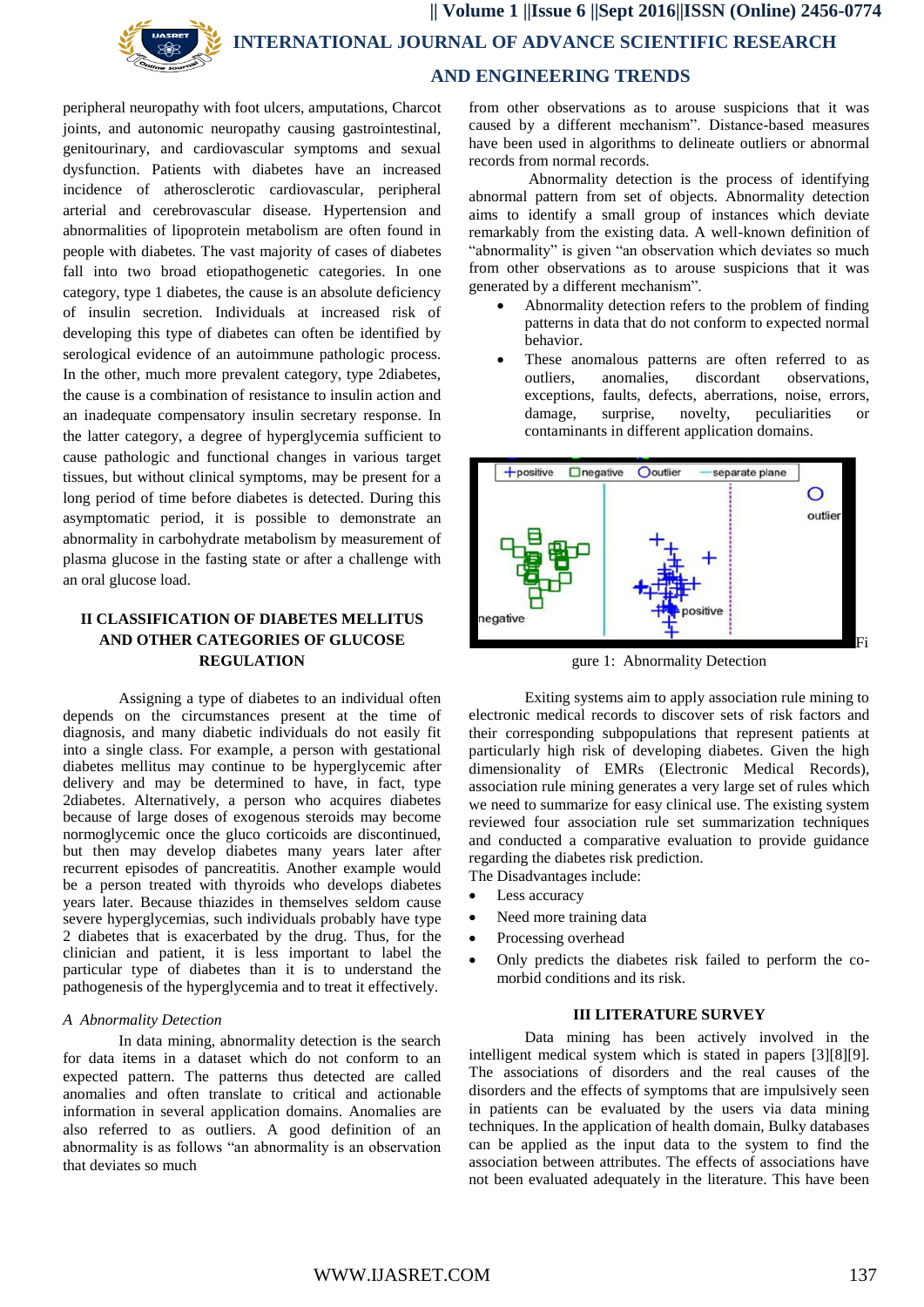**|| Volume 1 ||Issue 6 ||Sept 2016||ISSN (Online) 2456-0774 INTERNATIONAL JOURNAL OF ADVANCE SCIENTIFIC RESEARCH AND ENGINEERING TRENDS**

explored the relationships of hidden knowledge placed among the large Medical databases. This has been searched relevant attributes by means of finding frequent items using candidate generation.

Learning of the risk factors associated with diabetes helps health care professionals to identify patients at high risk of having diabetes disease. Statistical analysis and data mining techniques [10] helps to healthcare professionals in the diagnosis of heart oriented diseases. Such analysis has identified the disorders of the heart and blood vessels, using statistical values, and this includes cerebrovascular disease known as stroke, coronary heart disease also known as heart attacks, raised blood pressure [hypertension], heart failure, rheumatic heart disease, peripheral artery disease and congenital heart disease.

In paper [11] presented an efficient approach for the prediction of heart attack risk levels from the heart disease dataset using clustering techniques. Initially the heart disease dataset is clustered using the K-means clustering algorithm, which will extract the attributes and data relevant to heart attack from the dataset. This allows the dataset to be portioned into k fragments. This approach mines the frequent patterns subsequently from the extracted data related to heart disease. This used MAFIA a maximal frequent Item set algorithm, which is a machine learning algorithms trained with selected significant patterns. This basically predicts the heart attack. Additionally some technique from [12] resolves the prediction accuracy oriented issues. The approach utilizes the ID3 algorithm as a training algorithm. The results showed that the designed prediction system is capable of predicting the heart attack effectively. But the prediction of diabetes is slightly different from the above.

A study on the prediction of heart attack risk levels from the heart disease database with the use of bayes algorithms has conducted in [9]. This utilized the basic data mining classification techniques with 11 important attributes. Mainly that is concentrated the bagging technique. From the results of [8] bagging technique is accurate and capable than the J48 and Bayesian classification algorithms for heart attack prediction.

In a predictive model, scores will be calculated to estimate the risk of diabetes, so there is a need of diabetes index. The need of diabetes index has been recognized in [2], this conducted a survey regarding the diabetes risk factors. They found that most indices were additive in nature and none of the surveyed indices have taken interactions among the risk factors into account.

Paper used association rule mining to systematically explore associations of diagnosis codes. The resulting association rules do not constitute a diabetes index because the study does not designate a particular outcome of interest and they do not assess or predict the risk of diabetes in patients, but they discovered some significant associations between diagnosis codes. Understanding Random forests are a combination of tree predictors such that each tree depends on the values of a random vector sampled independently and with the same distribution for all trees in the forest. The generalization error for forests converges as to a limit as the number of trees in the forest becomes large. The generalization error of a forest of tree classifiers depends on

the strength of the individual trees in the forest and the correlation between them. Using a random selection of features to split each node yields error rates that compare favorably to Adaboost , but are more robust with respect to noise. Internal estimates monitor error, strength, and correlation and these are used to show the response to increasing the number of features used in the splitting. Internal estimates are also used to measure variable importance. These ideas are also applicable to regression.

Random forests are an effective tool in prediction. Because of the Law of Large Numbers they do not over fit. Injecting the right kind of randomness makes them accurate classifiers and repressors. Furthermore, the framework in terms of strength of the individual predictors and their correlations gives insight into the ability of the random forest to predict. Using out-of-bag estimation makes concrete the otherwise theoretical values of strength and correlation. For a while, the conventional thinking was that forests could not compete with arcing type algorithms in terms of accuracy. The results dispel this belief, but lead to interesting questions. Boosting and arcing algorithms have the ability to reduce bias as well as variance .

#### **IV PROPOSED SYSTEM**

The propose technique named as SAM (Split and Merge), which is based on fast distributed quantitative association rule mining and rule filtering for prediction co morbid conditions associated with diabetes. In the field of medical domain, the prediction of diabetes and its Co-Morbid in earlier stage is important. We propose a set of methods to perform the Co-Morbid prediction. This chapter specifies the process included in the proposed system.

#### *A HARS Technique*

### *Association Rule in Health care*

Our propose technique named as HARS (Hybrid Association Rule Summarization), which is based on fast distributed quantitative association rule mining and rule filtering for prediction co morbid conditions associated with diabetes. In the field of medical domain, the prediction of diabetes and its risks in earlier stage is important. We propose a set of methods to perform the risk prediction. Data mining technique such as Association rule mining is applied to discover patterns or associations encoded in the data. Association rule is in the form of  $A \rightarrow B$  where *A* is the antecedent and *B* is the consequent and A and *B* are sets of predicates. The association rule is based on concepts of support and confidence. The support is the probability of a transaction/event in the database containing both the antecedent and the consequent and the confidence is the probability that a record that contains the antecedent also contains the consequent. If  $I = \{i_1, i_2, \ldots, i_n\}$  is a set of items, a transaction *T* is a subset of *I*, and dataset *D* is set of transaction. Association rule then means finding rules in the form of

$$
R = > i[S, C]
$$

where, R belongs to I and  $i \in I$ , S is the support and C is the confidence. The support, *support D(X)* of an item *X* in the dataset can be defined as

## $SupportD(X) = CountD(X) / |D|$

where *countD(X)* is the number of transactions in  $D$  containing *X*. The user specifies a minimum support (*min\_sup*) and confidence value (*min\_conf*). An itemset is said to be frequent if its support is greater than the *min\_sup* value specified. Number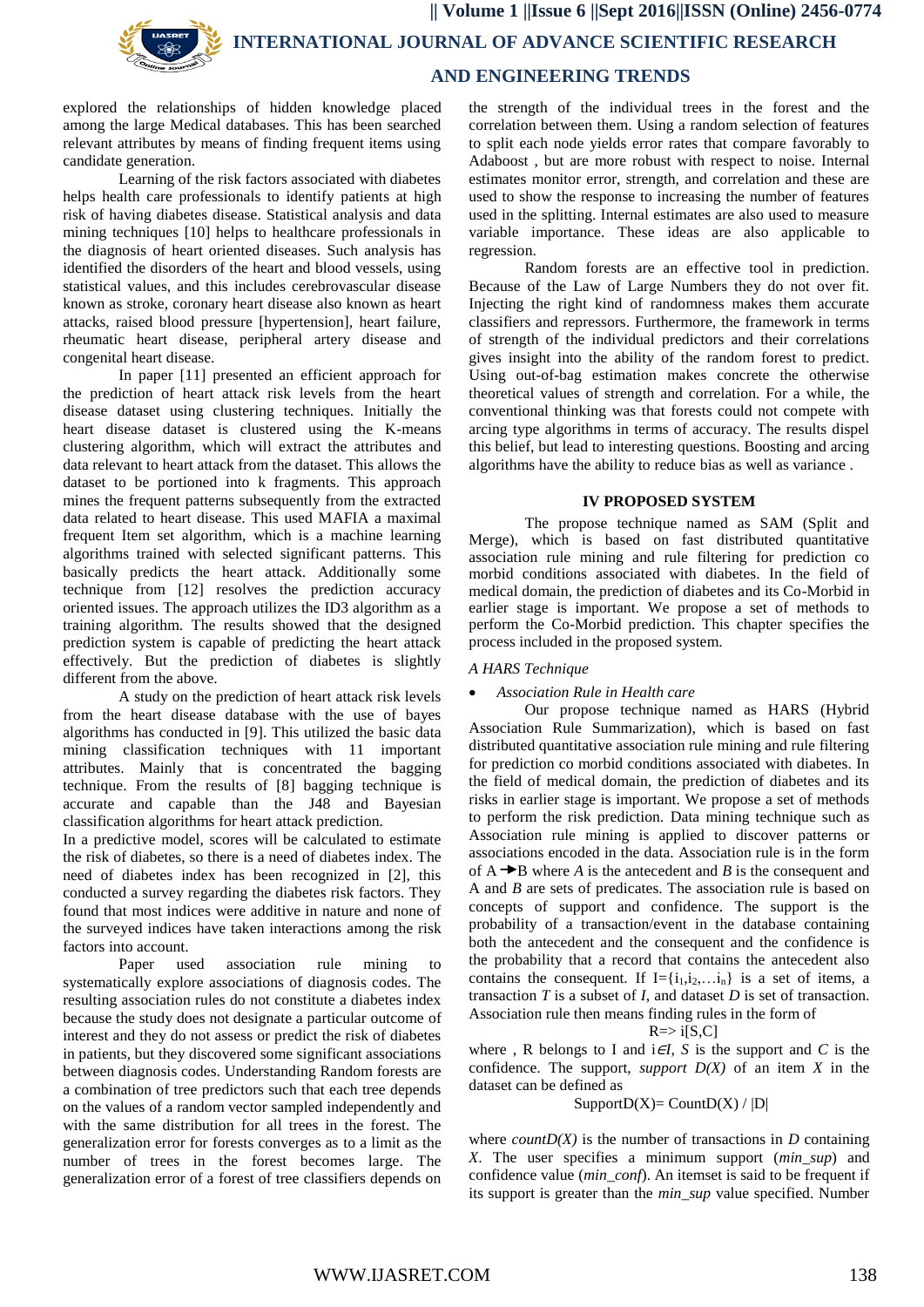of algorithms are proposed for discovering association rules from large database (Agrawal et al 1994; Han, et al 2000; Berzal et al 2001).

 The *apriori algorithm* is on the most popularly used algorithms for discovering association rules. The algorithm first discovers all frequent itemsets  $I_F$  belongs to I which has a value of support equal to or greater than *min\_sup.* The algorithm merges all the frequent itemsets until no more  $I_F$  are found. On generation of the frequent itemsets, it is split in any possible way into a rule antecedent R belongs to I and a rule consequent i $\in$ *I* such that R U i=I<sub>F</sub> and R∩i=Φ. The confidence is calculated for each rule candidate and the rule is output if the confidence is above *min\_conf*.

 Heath attributes are the data related to disease diagnosis. In co-morbid association rule mining, it seeks to find associations among transactions that are encoded explicitly in a database, association rule mining seeks to find patterns in spatial relationships that are typically not encoded in a database but are rather embedded within the health care framework. These rules must be extracted from the data prior to the actual association rule mining. Association mining rule is applied on the data collected to discover patterns. Every node mines patterns in the following form:

$$
A1 \wedge ... \wedge Am \Rightarrow E[S,C]
$$

where event *E* occurs at node *n* with support *S* and confidence  $C$  given that antecedents  $A_i$  holds true. Antecedents are in the form of

$$
A_i\mathbin=\!\!(\,E_i\!,\!D_i\!,\!T_i\!,\!N_i\!)
$$

*BUS*

BUS (Bottom-Up Summarization) algorithm operates on the patients and not on the rules associated with. In BUS redundancy in terms of rule expression can occur. The algorithm controls the redundancy in the patient space by applying the rule expression handled earlier.

*SAM Algorithm*

In this paper the genetic algorithm is applied over the rules fetched from SAM algorithm which is an extension of Apriori. The proposed method for generating association rule by SAM is as follows:

1. Initiate the process by uploading the dataset D

2. Load a sample of records from the D that fits in the memory.

3. Apply SAM algorithm to find the frequent itemsets A with the minimum support.

4. Set  $R = \Phi$  where R is the rule set, which contains the association rule.

5. Perform selection criteria specification using genetic algorithm.

6. Represent each frequent item set of A as quantity data using the combination of representation.

7. Select the two members from the frequent item set and predict the risk by the genetic algorithm.

8. The next iteration is applying the crossover and mutation on the selected rule set to generate the final priority association rules.

9. Find the fitness function for each rule  $x \rightarrow y$  and check the following condition.

10. If (fitness function > min confidence)

11. Set  $R = R U \{x \rightarrow v\}$ 

12. If the desired number of generations is not completed, then go to Step 5.

The above steps explain the process of HARS. The algorithm terminates the execution when the condition is met.

The criteria are defined by the genetic algorithm. It also terminates execution when the total number of generations specified by the user is reached. The support of an association pattern is the percentage of task-relevant data tuples for which the pattern is true.

Let us assume, A is the combination of two attributive and its quantitative measures {Age} and {bmi}. And B is {bmi} and {cholesterol}. To calculate the support and confident of A and to find the rule mining is specified below.

#### *Minimum Support Threshold*

IF  $A \Rightarrow B$ 

Support  $(A \Rightarrow B) =$ no\_tupples\_containing\_both\_A\_and\_B total\_number\_of\_tupples

### *Minimum Confidence Threshold*

Confidence is defined as the measure of certainty or trustworthiness associated with each discovered pattern.

$$
IF A => B
$$

$$
Confidence (A \Rightarrow B)
$$
  
= 
$$
\frac{no\_tupples\_containing\_both\_A\_and\_B}{no\_of\_tupples\_containing\_A}
$$

SAM algorithm is used to discover the frequent data item sets and classifying summarized and summarized data sets.

*Comparative Study*

The comparative evaluation of extended summarization techniques like BUS and HARS that provides guidance to practitioners in selecting an appropriate algorithm